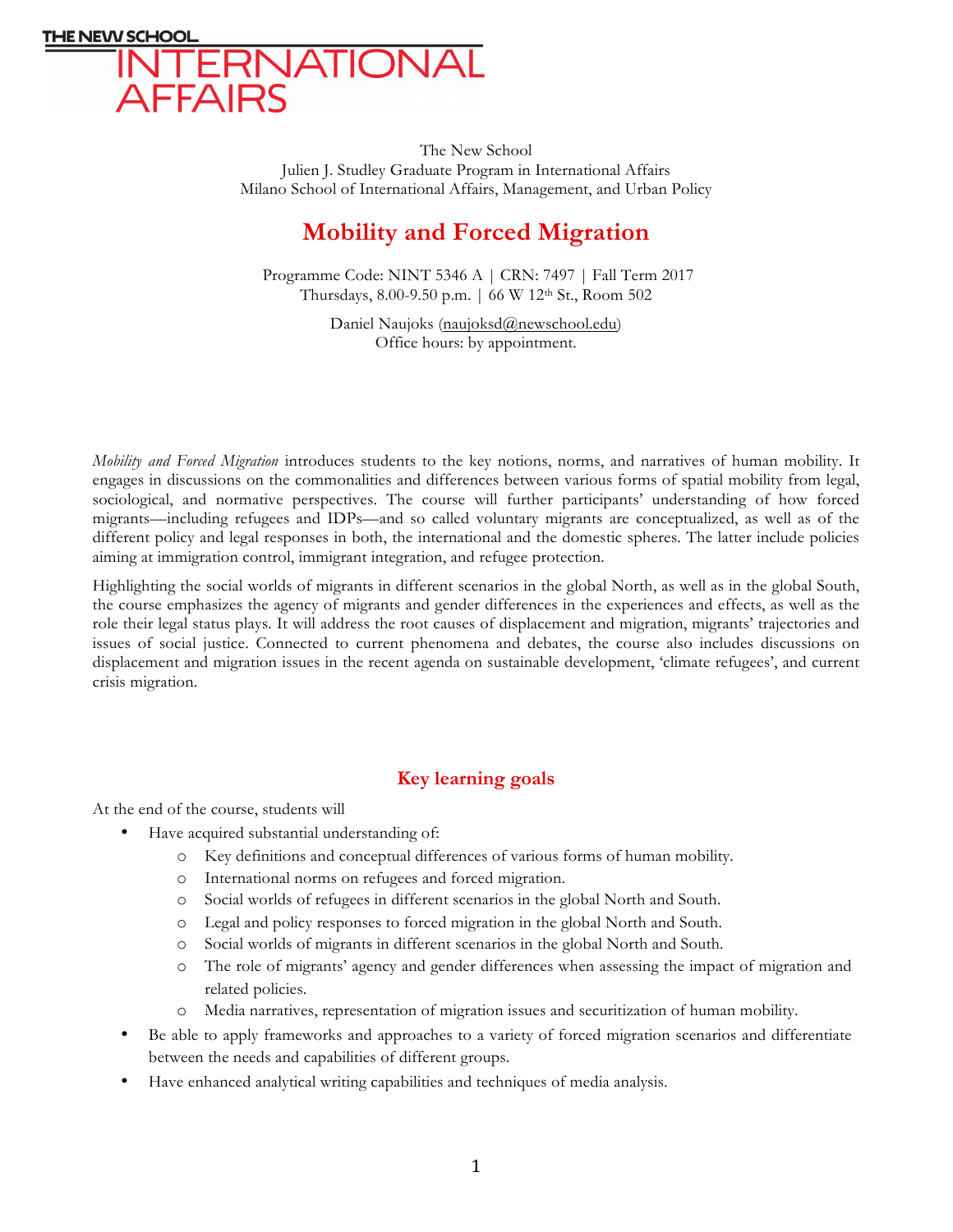## **Course Assessment**

**Grading:** The final grade for this course will be made of four components:

- 1) 2 response papers: 30 % 2) Group research paper: 40 % 3) Class attendance: 5 %
- 4) Class participation: 25 %

**Response Papers:** Students will write two short response papers to the weekly readings of their choice (except for week 13). These papers of up to 800 words have to be submitted before the day of the respective class via email. Response papers should substantially discuss a specific issue that attracts students' interest in the assigned reading material by either comparing how the different texts relate to the chosen issue or by using additional literature to discuss the issue. This should consider the six guiding principles below and they need to follow the guidelines for response papers that are uploaded on Canvas (please read them carefully). Of the two papers that you write, the paper with the highest grade will count 20%, the other one 10% of the final grade.

**Group Research Project**: In groups of 3-4 students, course participants will engage in actual analysis of debates. This will involve a meaningful content analysis of media reports, parliamentary debates or official discussions at the United Nations General Assembly on issues related to the class. The concrete topic will be discussed with the course instructor and approved in advance. To this end, after an initial discussion in week 7 (October 19), student teams will elaborate a draft outline of the project that spells out the key questions, their relevance, the state-of-the art and the research methodology. A two-page outline for the research project is due to be submitted by email by October 24, 2017. In week 13, student groups will present their findings to a panel of experts and each other. Final research reports (4,500-5,000 words) have to be submitted by email by December 18, 2017.

For the assessment of the research, I will evaluate the research and writing skills (including your writing style, grammar, spelling mistakes, and the structure of the paper), the quality of the primary research, use of quality literature and incorporation of references and ideas from the literature into the text, the value and clarity of ideas you present and stringency of argumentation. As these are group projects I will also ask for peer evaluation that I will consider in the grading process. You need to follow the *guidelines for research papers* that are uploaded to Canvas (please read them carefully).

**Class Attendance:** Discussions of the reading material in class are critical for this course. Hence, your attendance is too. If you cannot make a class for important reasons please inform me at least one hour before the class begins that you'll be unable to attend. If you are unable to make it is your responsibility to get informed about our discussion and learning progress.

**Class Participation:** In addition to mere physical presence I expect students to actively participate in class discussions. "Active participation" requires sufficient reading in advance of the seminar to enable clear arguments and informed opinions related to the topic under discussion. I expect that you not only read the course readings but also have notes and that you have reflected on key aspects before we met. This way, our discussions will be meaningful and we can all benefit from each other's insights. Thus, I will evaluate how prepared you come to class, how much of original critically thinking you bring to the discussion and how you discuss competing concepts and theories with other students.

**Zipstrr video feedback**: This semester, I am experimenting with an additional way of sharing impressions from class with each other. On a voluntary basis, course participants can create a free *Zipstrr* account. After each class, those participating in the experiment will record a short video statement of 20-30 seconds in which they highlight their main take-away points. Students can record these videos (or *zips*) on a smart phone and then upload them to the app, which automatically compiles these reactions into a short, joint video.



In the short video reactions, you can share: wWhat surprised you? wWhat was interesting? wWhat should be remembered for the future? wDo you see a link to a previous class/discussion?

This way we hear from everyone about key points and the videos serve as a collaborative notepad that you can revisit to refresh your knowledge in the future. Participation in this exercise will count toward your participation in class but your decision not to participate will not negatively affect your grade. Think of it as a fun bonus assignment!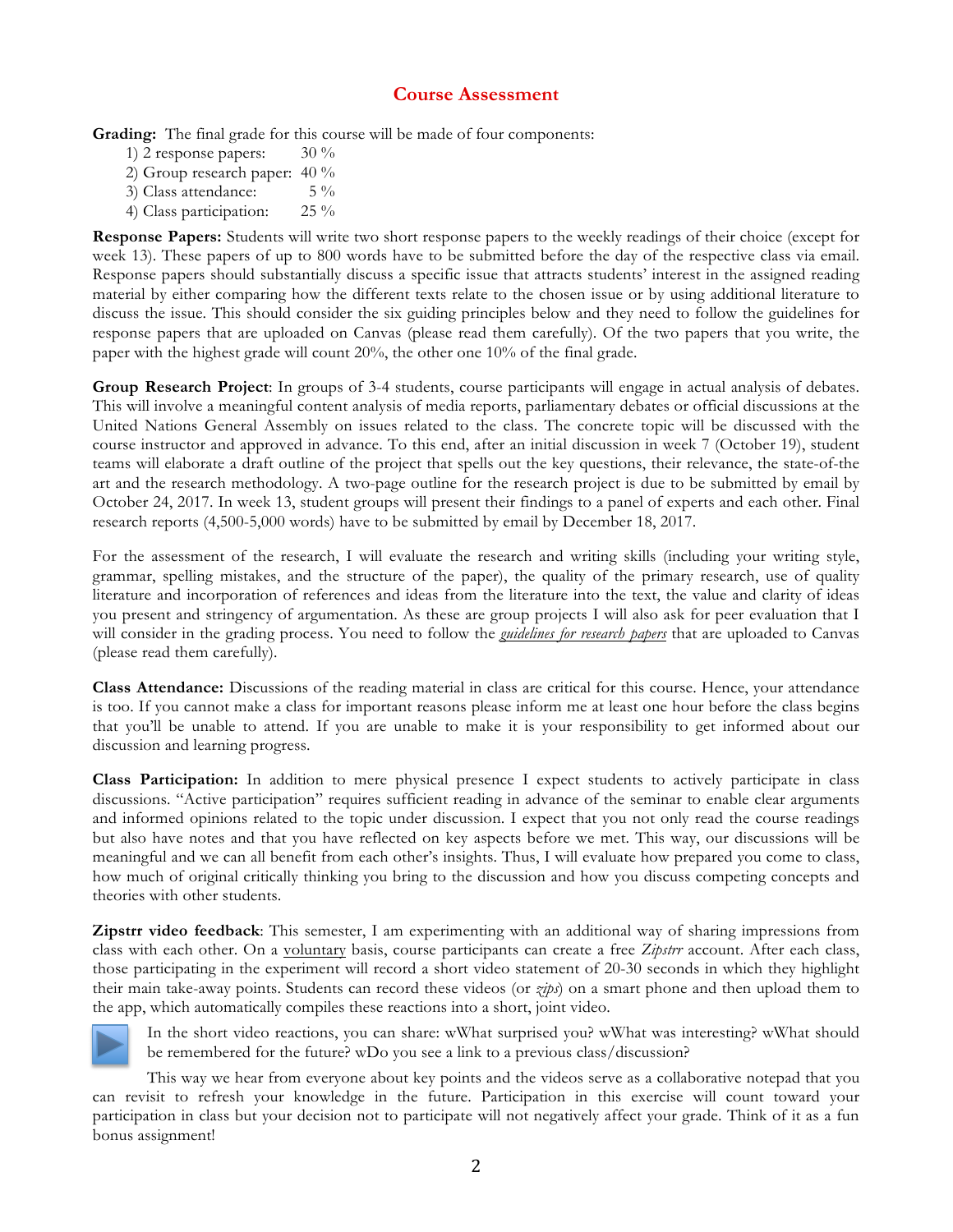**Current item**: Each day, important news appear on refugees and migrants. This ranges from news on political statement and debates to calamities, from reports about new studies, new policies or technologies used by or for mobile populations to achievements by refugees and migrants. I want you to pay attention to current news that are connected to this course. For this reason, the last 10 min of each class are dedicated to current events. You can suggest topics that you see on the news, blog posts or other information sources. While news items need to be in English, you can suggest short publications from around the world. These items don't have to be connected to the main topic of the weekly session (but they can). They do not have to be from the week in which we discuss them but they should be fairly recent. Please upload new ideas to http://tinyurl.com/jcyaroo by Tuesday 3pm before our class and provide brief key questions. I will then choose an item from your list that we will discuss.

## **Guiding Principles**

Throughout the course, students are encouraged to scrutinize the reading material by critically considering the following six guiding principles.

**1. Policy responses and their legitimacy:** What legal and policy responses have been adopted by what institutions and at what levels (international, regional, national, sub-national, local)? What issues do these responses address and what are their shortcomings? What can you say about the commonalities and differences between groups and categories that are treated differently (or lumped together)? What role does time play in the responses and their legitimacy?

**2. Assessing the impact:** What is the impact of different forms of migration and mobility on individuals, their families, communities of origin, transit and destination? How does the movement and mobility of people affect our understanding of political community, social membership, and citizenship?

**3. Migrants' agency:** Where do we find agency on the part of migrants and refugees and how do people make use of their choices? In what ways do migrants engage in transnational activities? What are the key determinants for migrant women and men to exercise more or less power over their situation? How do policies and narratives reflect or neglect agency?

**4. Gender sensitive analysis:** In what way play gender differences a role when analyzing the phenomenon at hand, especially, regarding the determinants and the impacts? Are there gender-specific potentials, vulnerabilities, or needs that should be considered? Is the representation of the migration phenomena under scrutiny skewed toward specific narratives of men, women or gender roles in general? What policy options exist?

**5. Specific versus generalizable knowledge:** To what extent are the described concepts, processes, and effects generalizable and where are they determined by, and limited to, specific framing conditions and situation-specific parameters?

**6. Adopting a researcher's mindset**: In an era of "fake news" and "alternative facts", what are the empirical questions we have to explore to adequately discuss the claims made in the political sphere or by scholars? What are the underlying (often not explicitly stated) assumptions about migrants, refugees, asylum seekers and displaced persons? What language, research, and narratives would be appropriate to address these issues headon?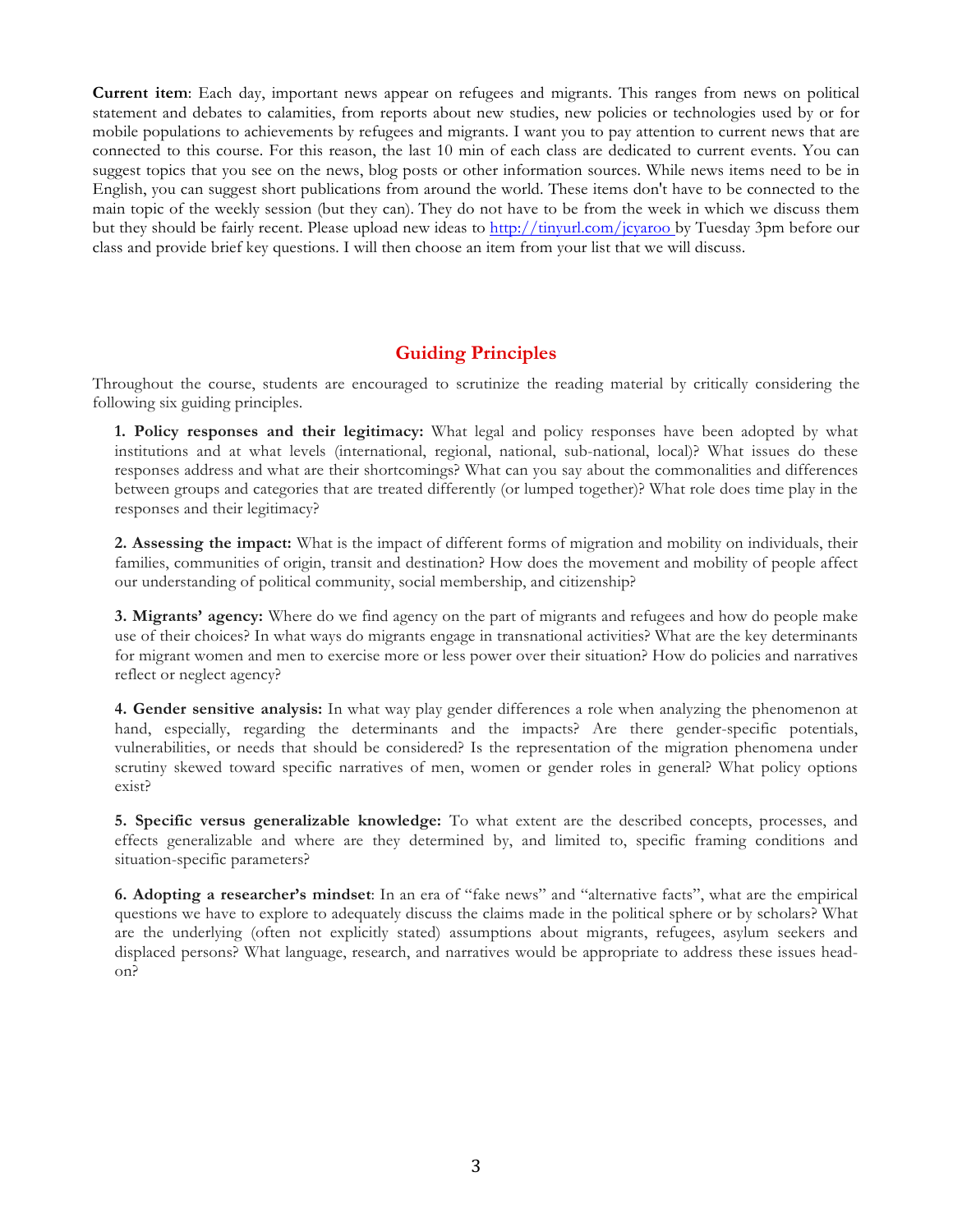## **Course Overview**

| Week 1: Trends and Notions of International Migration                                                           | 31 Aug  |
|-----------------------------------------------------------------------------------------------------------------|---------|
| Voluntary: download zipstrr app and create account                                                              | 12 Sept |
| Week 2: Gender, Human Rights and Transnational Perspectives on Migration and<br>Displacement                    | 7 Sept  |
| Week 3: Drivers and Root causes: explaining migration and displacement                                          | 14 Sept |
| No class (University holiday for Rosh Hashanah)                                                                 | 21 Sept |
| Week 4: Deterrence Policies: In search of controlling mobility                                                  | 28 Sept |
| Week 5: Who is a refugee? Access and Processes of Status Determination                                          | $5$ Oct |
| Week 6: The Securitization of Migration                                                                         | 12 Oct  |
| Week 7: Session on Group Projects on Asylum and Migration Narratives and Debates                                | 19 Oct  |
| Complete mid-term feedback and suggestions                                                                      | 19 Oct  |
| Outline for research project due                                                                                | 24 Oct  |
| Week 8: Migrant and Refugee Integration in the 'Global North'                                                   | 26 Oct  |
| Week 9: The Ethics of Immigration and Asylum                                                                    | 2 Nov   |
| Week 10: Refugees in the 'Global South' I: Encampment and Life in Refugee Camps                                 | 9 Nov   |
| Week 11: Refugees in the 'Global South' II: Protracted Situations and Durable Solutions                         | 16 Nov  |
| No class (University holiday for Thanksgiving)                                                                  | 23 Nov  |
| Only two substantial classes left, hence, last chance to write your two response papers (no papers for week 13) |         |
| Week 12: The Syrian Refugee Crisis and Policy Responses in the Middle East and Europe                           | 30 Nov  |
| Submit one-page summary of draft research paper                                                                 | 5 Dec   |
| Week 13: Group Presentations on Research Projects                                                               | 7 Dec   |
| Complete official course evaluations and separate feedback form                                                 | 4 Dec   |
| Week 14: The Future of Forced Migration and Mobility                                                            | 14 Dec  |
| Final research reports due                                                                                      | 18 Dec  |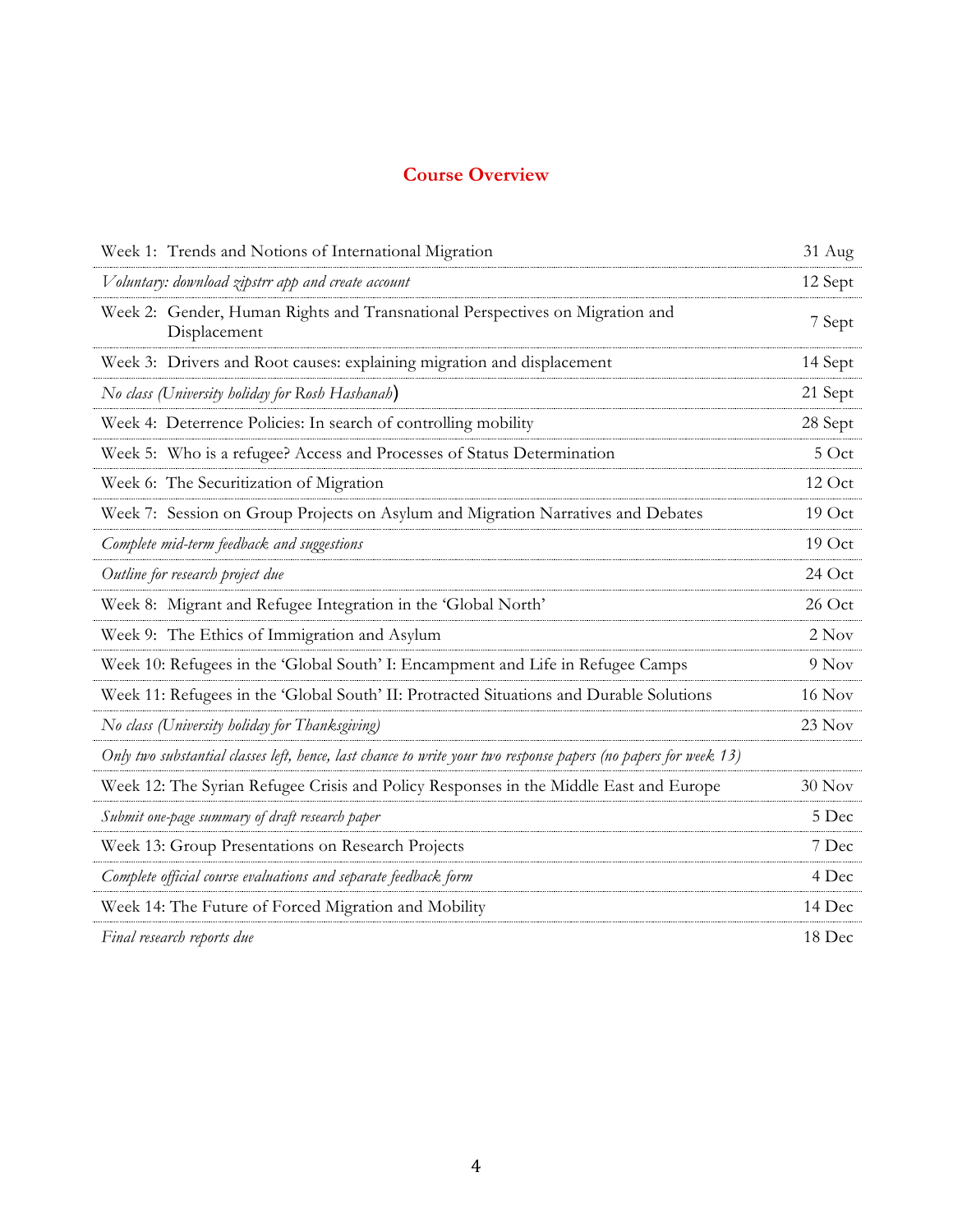## **Course Plan**

#### **Week 1: Trends and Notions of International Migration**

What are important definitions of and differences in key notions of migration (statistical vs. other definitions (migrant, diaspora, mobility, refugee, IDP))? What are major flows and stocks of international migration? What are the key questions, analytical categories, and disciplinary tools of migration and forced migration studies? Is it justified to differentiate between the two areas of study? If yes, when and why? What are key disciplinary perspectives on migration and forced migration (e.g. sociology, economics, political science, etc.)?

- UNHCR. 2017. Global Trends 2016 (pp. 1-21).
- United Nations Department of Economic and Social Affairs, Population Division. 2016. International Migration Report 2015: Highlights. New York: United Nations.
- Bakewell, Oliver. 2011. Conceptualising Displacement and Migration: Processes, Conditions, and Categories. Chapter 2 in: Kalid Koser and Susan Martin (eds.), *The Migration-Displacement Nexus: Patterns, Processes, and Policies,* Oxford: Berghahn Books.
- United Nations General Assembly. 2016. New York Declaration for Refugees and Migrants.

#### Supplementary reading:

- o Chimni, B.S. 2009. The Birth of a Discipline: From Refugee to Forced Migration Studies. *Journal of Refugee Studies* 22 (1), pp. 11-29.
- o Castles, Stephen, Hein de Haas, Mark J. Miller. 2014. *The Age of Migration* (5th Edition), Palgrave (Introduction).
- o Turton, David. 2003. Conceptualising Forced Migration. RSC Working Paper No. 12, Refugee Studies Centre, University of Oxford.

#### **Week 2: Gender, Human Rights and Transnational Perspectives on Migration and Displacement**

Why are a gender-sensitive lens, a 'human-rights based approach,' a focus on individuals' agency and a transnational perspective important for understanding human mobility? How is this neglected in many accounts of the involved phenomena?

- Fiddian-Qasmiyeh, Elena. 2014. "Gender and Forced Migration." In: Elena Fiddian-Qasmiyeh, Gil Loescher, Katy Long, and Nando Sigona (eds), *The Oxford Handbook of Refugee and Forced Migration Studies*, Oxford: Oxford University Press, pp. 394-408.
- Martin, Susan. 2004. *Refugee Women* (2<sup>nd</sup> edition). Lanham, MD: Lexington Books (Chapter 2. pp. 13-23).
- Peggy Levitt and Nina Glick Schiller. 2004. "Conceptualizing Simultaneity: A Transnational Social Field Perspective on Society." *International Migration Review* 38 (3), pp. 1002–39.

- o Katharine M. Donato and Donna Gabaccia. 2015. *Gender and international migration: from the slavery era to the global age.* New York: Russell Sage Foundation (Introduction).
- o Thomas Faist. 2012. Toward a Transnational Methodology: Methods to Address Methodological Nationalism, Essentialism, and Positionality. *Revue européenne des migrations internationales* 28, pp. 51-70.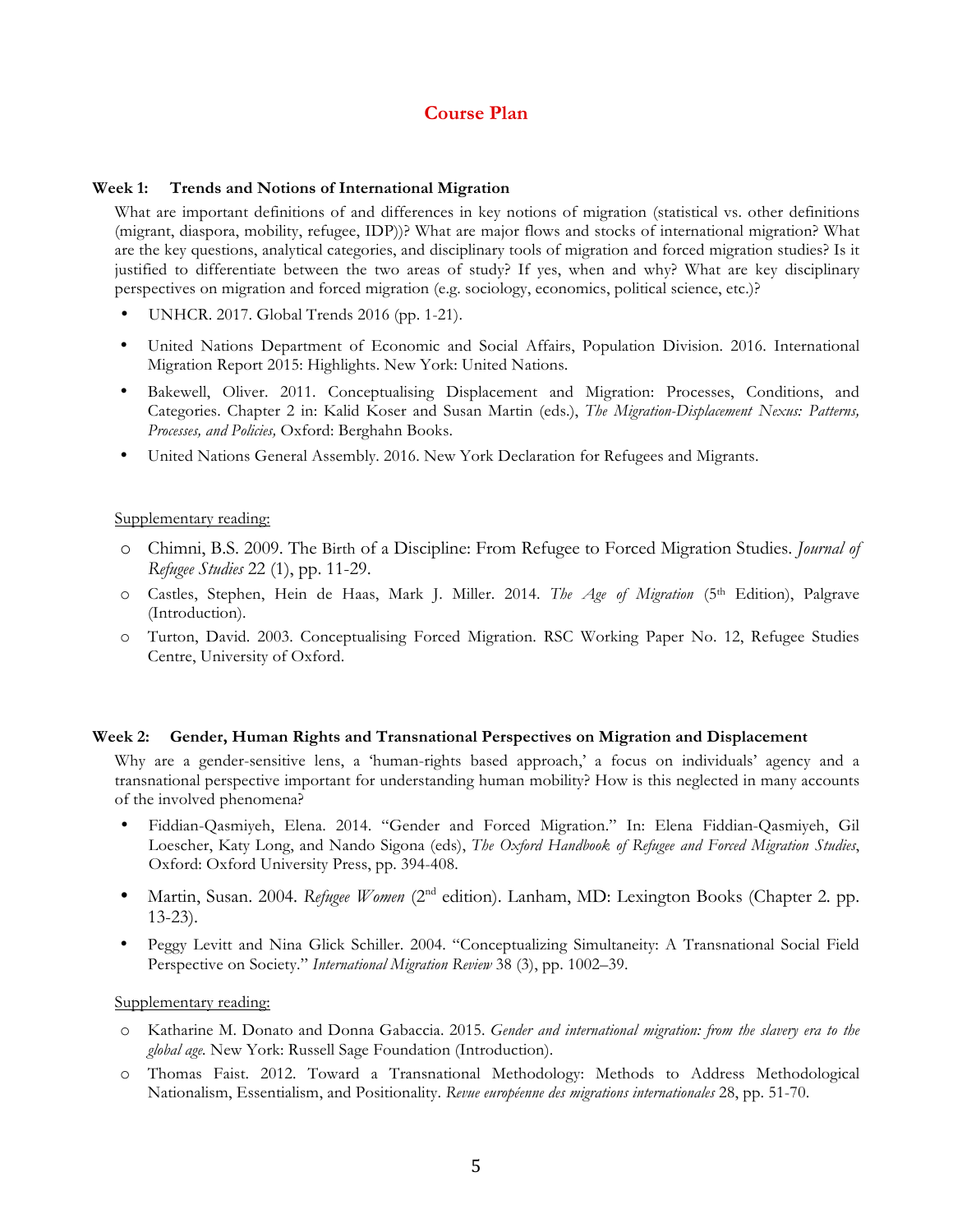#### **Week 3: Drivers and Root causes: explaining migration and displacement**

What are key theories of migration and determinants of migration flows? What are shortcomings of many theories and why does it matter? What are the links between environmental factors and human mobility? What are key obstacles for legal and political recognition of the involved phenomena? What other factors do environmental aspects interact with and with what results? What policy options exist to prevent and address the negative impact?

Prepare to discuss the following questions:

- In November 2015, the European Union announced to increase official development aid (ODA) to Africa **SS** in order to decrease emigration. What are the assumptions this is based on and how do you assess them?
- $\bullet$ In the Rawlence (2016) reading, Isha eventually leaves her home. Why does she? How is this connected to conflict? How would you describe the causes of her displacement?
- Watch the video: *Changing Climate, Moving People*, The Energy Resource Institute (TERI) for UNESCO (35 min, April 2015): www.youtube.com/watch?v=MSVUJQd9W5g
- Stephen Castles, Hein de Haas, Mark J. Miller. 2014. "Theories of Migration." In: *The Age of Migration* (5th Edition), Palgrave.
- Rawlence, Ben. 2016. *City of Thorns: Nine Lives in the World's Largest Refugee Camp*. New York: Picador (pp. 57-61).
- Foresight: Migration and Global Environmental Change (2011) Final Project Report. The Government Office for Science, London (Executive Summary).

- o Douglas S. Massey, Joaquin Arango, Graeme Hugo, Ali Kouaouci, Adela Pellegrino and J. Edward Taylor. 1993. "Theories of International Migration: A Review and Appraisal." *Population and Development Review* 19 (3), pp. 431–66.
- o Video: *Climate change and migration—Living on the Go*, Climate and Development Knowledge Network (in Bangladesh, June 2014, 20min): www.youtube.com/watch?v=-Gz\_EnVwRIw.
- o Zetter, Roger, and James Morrissey. 2014. "The Environment-mobility Nexus." In: Elena Fiddian-Qasmiyeh, Gil Loescher, Katy Long, and Nando Sigona (eds), *The Oxford Handbook of Refugee and Forced Migration Studies*, Oxford: Oxford University Press, pp. 342-354.
- o Aristide R. Zolberg, Astri Suhrke, and Sergio Aguayo. 1986. International Factors in the Formation of Refugee Movements. *International Migration Review* 20 (2), pp. 151-169.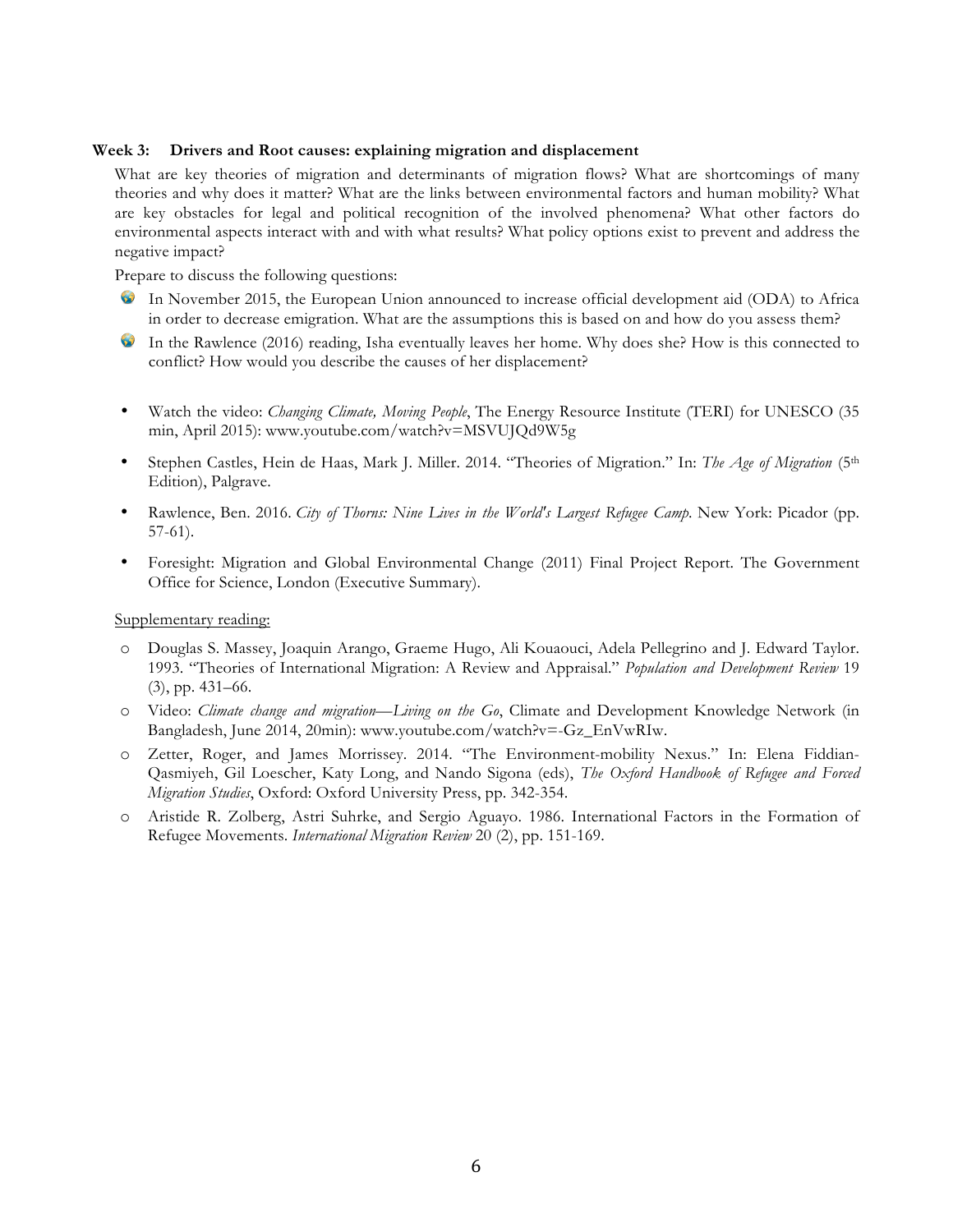#### **Week 4: Deterrence Policies: In search of controlling mobility**

With what policies do states deter asylum-seekers from claiming asylum? Why have some authors described today's refugee regime as a 'non-entrée regime' (Orchard 2014)? How do deterrence policies affect the safety of migrants and refugees? What legal and moral obligations limit deterrence policies? What is the role of human smuggling and what can be done to make migration routes safer?

- Gammeltoft-Hansen, Thomas. 2014. "International Refugee Law and Refugee Policy: The Case of Deterrence Policies" *Journal of Refugee Studies* 27 (4): 574-595.
- United Nations Special Rapporteur on extrajudicial, summary or arbitrary executions. 2017. Report on Unlawful Death of Refugees and Migrants.
- Orchard, Phil. 2014. *A Right to Flee. Refugees, States, and the Construction of International Cooperation.* Cambridge: Cambridge University Press (Chapter 8: The non-entrée regime, pp. 203-237).
- Tinti, Peter and Tuesday Reitano. 2016. *Migrant, Refugee, Smuggler, Savior*. New York: Oxford University Press. (Chapter 1).

Supplementary reading:

- o Crawley, Heaven, Franck Duvell, Nando Sigona, Simon McMahon, Katharine Jones. 2016. Unpacking a rapidly changing scenario: migration flows, routes and trajectories across the Mediterranean. Unravelling the Mediterranean Migration Crisis (MEDMIG) Research Brief No.1.
- o Triandafyllidou, Anna and Angeliki Dimitriadi (2014) "Deterrence and Protection in the EU's Migration Policy." *The International Spectator: Italian Journal of International Affairs* 49 (4): 146-162.
- o Browse the website https://missingmigrants.iom.int

#### **Week 5: Who is a refugee? Access and Processes of Status Determination**

What are the international and domestic legal definitions and standards for being recognized as refugees? What differences exist and what are the underlying values? Specifically, what are the challenges of recognizing persons fleeing non-state persecution and gender-based violence?

What are processes of refugee admission in countries of the 'Global North'? Why is it important to focus on processes and procedures? What objectives can admission policies have? What are current trends in the granting access to asylum seekers and refugees? And why does gender matter?

- Key Refugee Conventions (please read them!):
	- Convention Relating to the Status of Refugees, 1951, and 1967 Protocol. United Nations.
	- Convention Governing the Specific Aspects of Refugee Problems in Africa. Organisation of African Unity. 1969
- Hathaway, James. 1990. The Development of the Refugee Definition in International Law, pp. 1-27 in *The Law of Refugee Status*, Toronto: Butterworths.
- Kelley, Ninette. 2001. The Convention Refugee Definition and Gender-Based Persecution: A Decade's Progress. *International Journal of Refugee Law* 13 (4), pp. 559-568.
- Hamlin, Rebecca. 2012. International Law and Administrative Insulation: A Comparison of Refugee Status Determination Regimes in the United States, Canada, and Australia, *Law & Social Inquiry* 37 (4), pp. 933-968. *(only focus on the US part of the paper)*

- o UNHCR Handbook on Procedures and Criteria for Determining Refugee Status (UNHCR 1979) [Focus on Introduction and Part one, for the rest, skim].
- o UNHCR. 2013. Beyond Proof. Credibility Assessment in EU Asylum Systems (Section 2.1, pp. 27-30).
- o Crawley, Heaven. 2000. Gender, Persecution and the Concept of Politics in the Asylum Determination Process. *Forced Migration Review* 9, pp. 17-20.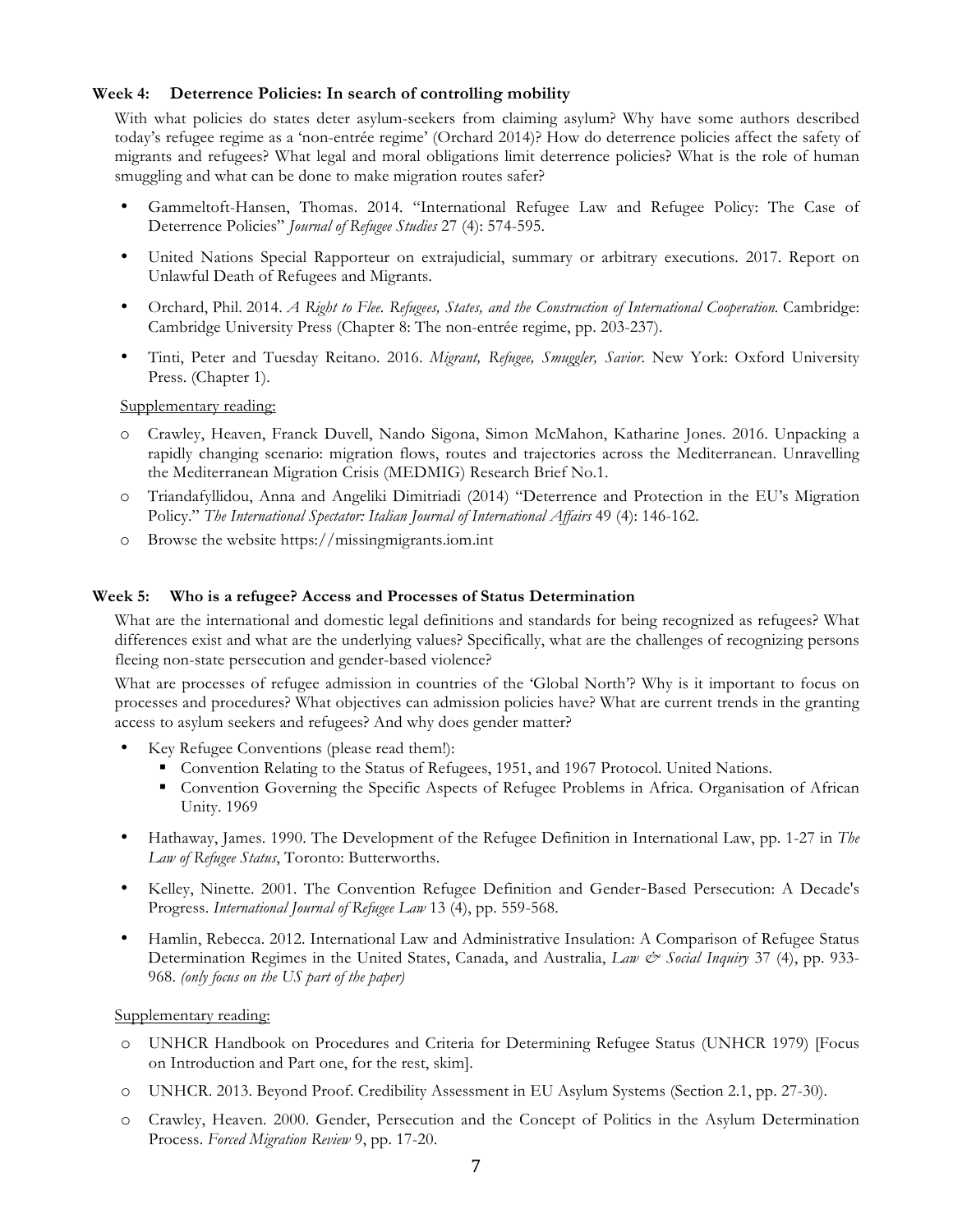#### **Week 6: The Securitization of Migration**

When do we speak of 'securitization' of an issue? What is the 'widening debate'? To what extent are migration issues viewed as threats to security and what actors promote such perspectives? What approaches exist to desecuritize forced migration topics? What changes when we consider 'human security'?

- I would also like you to consider: Is a *potato* dangerous? Why could it be a security risk? This may sound silly but please spend a few minutes thinking about the potato as a security risk.
- Buzan, Barry, Ole Wæver, and Jaap de Wilde. 1998. *Security: A New Framework for Analysis.* Boulder: Lynne Rienner Publishers (Chapter 2).
- Huysmans, Jef. 2006. *The Politics of Insecurity: Fear, Migration and Asylum in the EU*. London: Routledge (Chapters 1 and 2).
- Hammerstad, Anne. 2014. "The Securitisation of Forced Migration." In: Elena Fiddian-Qasmiyeh, Gil Loescher, Katy Long, and Nando Sigona (eds), *The Oxford Handbook of Refugee and Forced Migration Studies,*  Oxford: Oxford University Press, pp. 265-277.
- Nowrasteh, Alex. 2016. Terrorism and Immigration. A Risk Analysis. *Policy Analysis* 798, Cato Institute.

#### Supplementary reading:

- o Naujoks, Daniel. 2015. "The securitization of dual citizenship. National security concerns and the making of the Overseas Citizenship of India." *Diaspora Studies* 8 (1), pp. 18–36.
- o Chebel d'Appollonia, Ariane. 2015. *Migrant Mobilization and Securitization in the United States and Europe.* New York: Palgrave Macmillan (Chapter 1: The Securitization of Immigration and Integration Governance).
- o Faist, Thomas. 2005. "The Migration-Security Nexus: International Migration and Security." In: *Migration, Citizenship and Ethnos: Incorporation Regimes in Germany, Western Europe and North America,* edited by Y. Michal Bodemann and Gökce Yurdakul, pp. 103–120. New York: Palgrave Macmillan.
- o Adamson, Fiona B. 2006. "Crossing Borders: International Migration and National Security." *International Security* 31 (1): 165-99.
- o Gerard, Alison. 2014. *The Securitization of Migration and Refugee Women*. New York: Routledge (Chapter 8).

#### **Week 7: Session on Group Projects on Asylum and Migration Narratives and Debates**

To prepare for this session, each student should think about interesting research projects. This involves content analysis of debates in news media or other fora anywhere in the world (but consider the language implications of the research). This session will focus on the importance of narratives and on possible methodologies to conduct such analysis. You can have formed groups to work on group research projects before this session but often groups are formed based on the discussion of topics and interests in class. The better prepared you come the more you can shape your research projects.

The session will also discuss the following key questions: What are dominant representations of "the refugee" in media and by advocates? What narratives and underlying emotions are connected to these representations? Are mainstream representations 'accurate' or what are their shortcomings? How do certain representations and narratives related to the public opinion about displacement, immigration, security and connected issues?

- Wright, Terence. 2014. "Media, Refugees and other Forced Migrants." In: Elena Fiddian-Qasmiyeh, Gil Loescher, Katy Long, and Nando Sigona (eds), *The Oxford Handbook of Refugee and Forced Migration Studies*, Oxford: Oxford University Press, pp. 460-474.
- Bleich, Erik, Irene Bloemraad, and Els de Graauw. 2015. "Migrants, Minorities and the Media: Information, Representations and Participation in the Public Sphere" Journal of Ethnic and Migration Studies 41 (6): 857–873.

Have a brief look at the *methodology* of these publications. What are their key research questions? How are they collecting information? How are they sampling publications and from publications?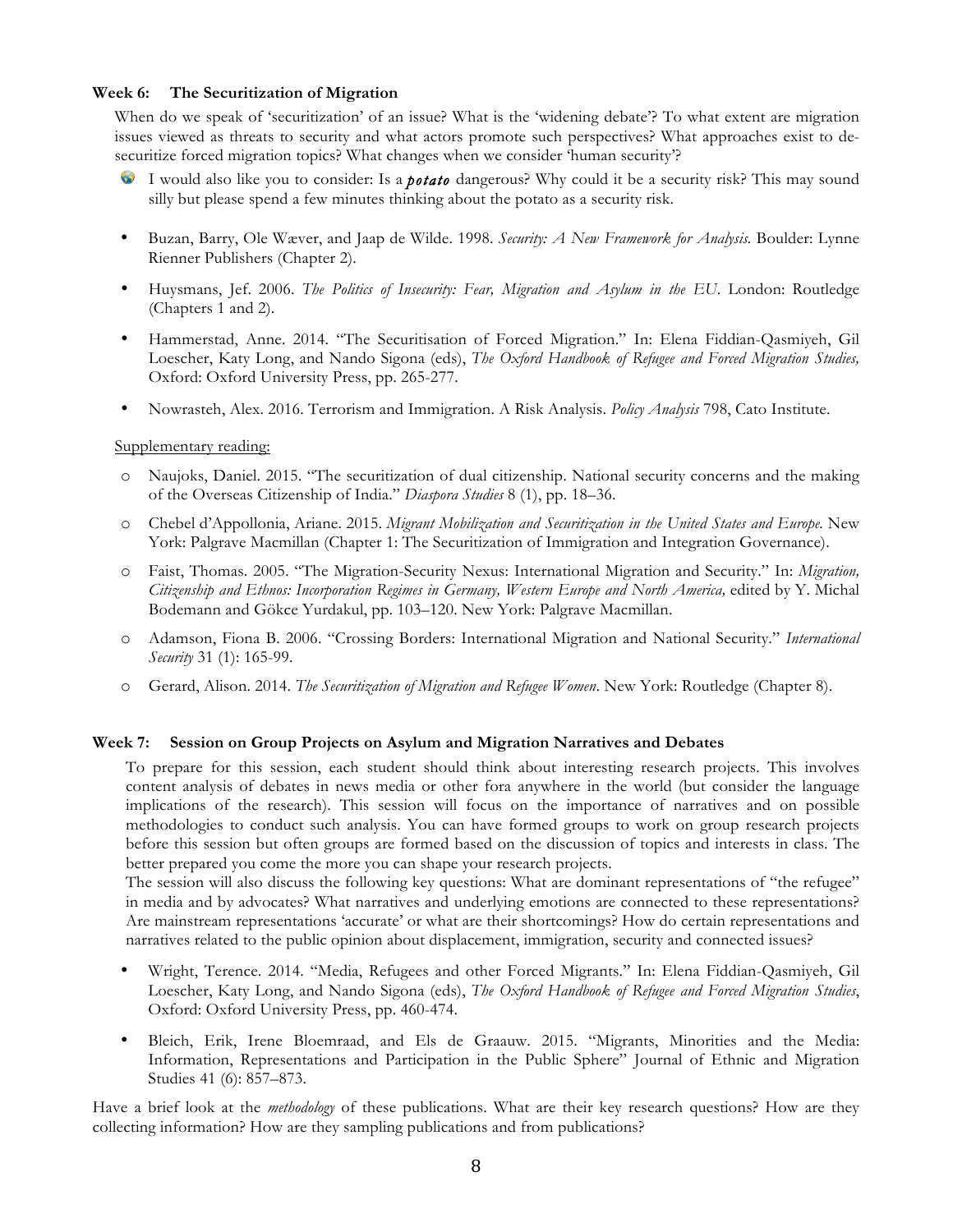- Koopmans, Ruud and Paul Statham. How national citizenship shapes transnationalism: A comparative analysis of migrant claims-making in Germany, Great Britain and the Netherlands WPTC-01-10 (particularly focus on pp. 21-23).
- Bleich, Eric, Hannah Stonebraker, Hasher Nisar, and Rana Abdelhamid. 2015. "Media Portrayals of Minorities: Muslims in British Newspaper Headlines, 2001-2012." *Journal of Ethnic and Migration Studies* 41 (6): 942-62.
- Bloemraad, Irene, Els de Graauw, and Rebecca Hamlin. 2015. "Immigrants in the Media: Civic Visibility in the USA and Canada." *Journal of Ethnic and Migration Studies* 41 (6): 874-896.

#### Supplementary reading:

- o Sigona, Nando. 2014. "Memories, Narratives and Representations of Forced Migration." In: Elena Fiddian-Qasmiyeh, Gil Loescher, Katy Long, and Nando Sigona (eds), *The Oxford Handbook of Refugee and Forced Migration Studies*, Oxford: Oxford University Press, pp. 369-382.
- o White, Aidan. 2015. *Moving Stories - International Review of how media cover migration.* London: Ethical Journalism Network.

#### **Week 8: Migrant and Refugee Integration in the 'Global North'**

What does 'integration' of migrants and refugees mean and what specific measures have been enacted to facilitate their integration? What public policies have been put into place to 'govern' refugees and migrants, their social welfare, and integration? What challenges exist?

- Alba, Richard, and Nancy Foner. 2014. *Strangers no more. Immigration and the challenges of integration in North America and Western Europe*. Princeton: Princeton University Press (pp. 1-16).
- Strang, Alison, and Alastair Ager. 2010. Refugee Integration: Emerging Trends and Remaining Agendas. *Journal of Refugee Studies* 23 (4), pp. 589-607.
- UNHCR. 2013. A New Beginning. Refugee Integration in Europe (pp. 74-89, and Chapter 7).

#### Supplementary reading:

- o Wallace Goodman, Sara. 2014. Immigration and Membership Politics in Western Europe. Cambridge: Cambridge UP (Chapter 1: Membership matters: concept precision and state identity, pp. 16-36).
- o Valenta, Marko, and Nihad Bunar. 2010. State Assisted Integration: Refugee Integration Policies in Scandinavian Welfare States: the Swedish and Norwegian Experience. *Journal of Refugee Studies* 23 (4), pp. 463-483.
- o UNHCR. 2007. EU integration of refugees. *Forced migration review* 28, p. 62.

#### **Week 9: The Ethics of Immigration and Asylum**

What are the key moral arguments made to admit refugees and other migrants? What are the underlying assumptions and who is defining the rights in access to space? To what extent are normative perspectives addressed in research and policy discussions on (forced) migration? What real developments, activities, and time-related factors are viewed as being significant from an ethical perspective and why? What are the differences between moral rights to access a geo-political space and moral claims after being admitted?

- Carens, Joseph. 2013. *The Ethics of Immigration*. New York: Oxford University Press (Chapter 10: Refugees).
- Gibney, Matthew. 2014. "Political Theory, Ethics and Forced Migration." In: Elena Fiddian-Qasmiyeh, Gil Loescher, Katy Long, and Nando Sigona (eds), *The Oxford Handbook of Refugee and Forced Migration Studies,* Oxford: Oxford University Press, pp. 48-59.
- Betts, Alexander and Paul Collier. 2017. *Refuge. Rethinking Refugee Policy in a Changing World*. New York: Oxford University Press (Chapter 4).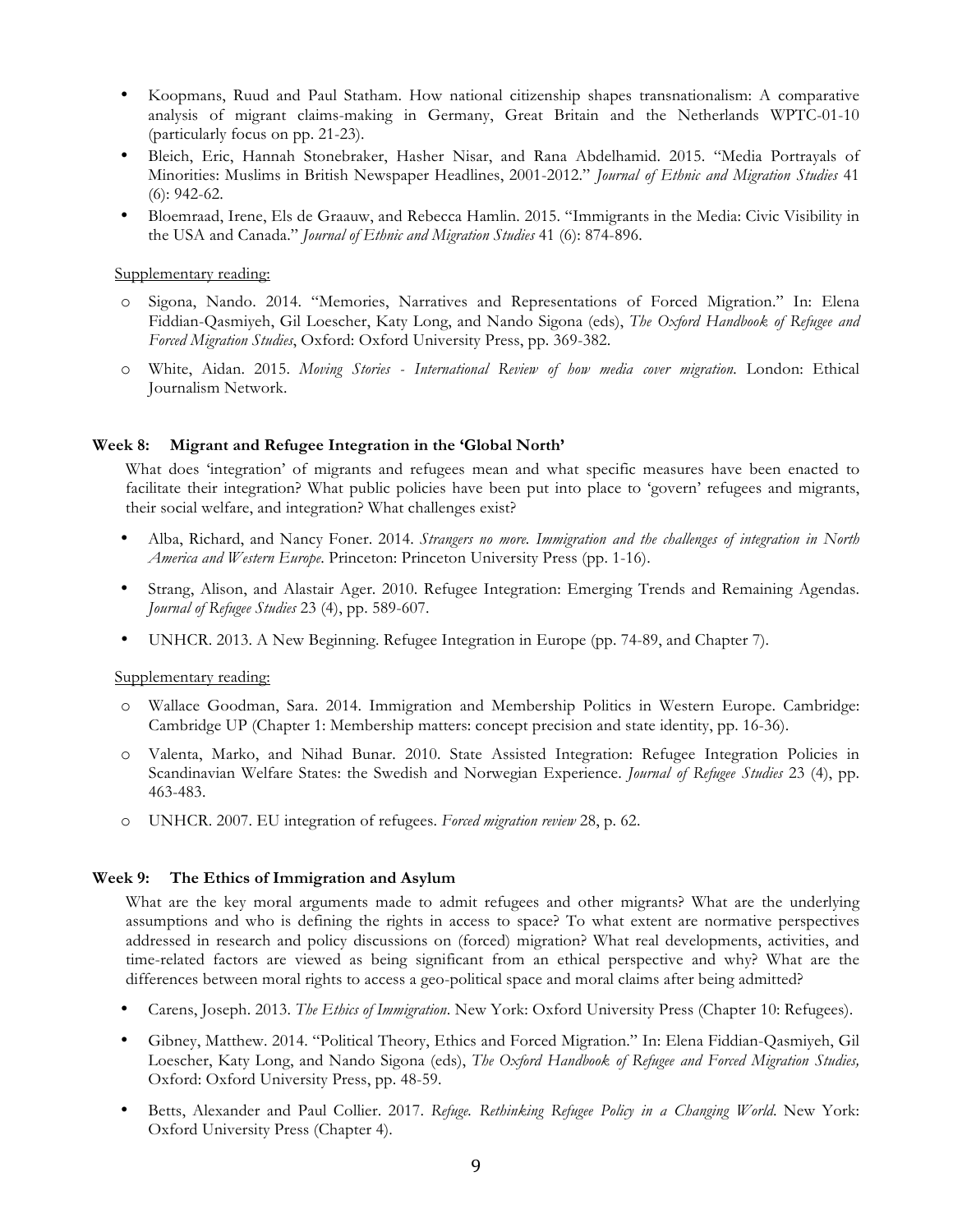Supplementary reading:

- o Joppke, Christian. 1998. Why Liberal States Accept Unwanted Immigration. *World Politics* 50(2), pp. 266- 293.
- o Singer, Peter. 1988. Practical Ethics (2nd Edition). Cambridge: Cambridge University Press (Chapter 10).
- o Carens, Joseph. 2013. *The Ethics of Immigration*. New York: Oxford University Press (Chapter 11. The Case for Open Borders)

#### **Week 10: Refugees in the 'Global South' I: Encampment and Life in Refugee Camps**

What are the arguments for and against encampment of refugees and what actors favor which arguments? How do we assess life in refugee camps from the perspectives of human security and capabilities? What are specific needs and vulnerabilities of women and children?

In this class, we will play a simulation game, in which a fictive host state, refugees, and the UNHCR negotiate whether refugees should live in a refugee camp or not. More details on the simulation and the respective roles will be shared closer to the class.

- Watch 3 video stories of your choice from www.dadaabstories.org (tab: camp life; explore camp life).
- Black, Richard. 1998. Putting refugees in camps. *Forced Migration Review* 2, pp. 1–4.
- Horst, Cindy. 2007. *Transnational Nomads: How Somalis Cope with Refugee Life in the Dadaab Camps of Kenya*. Berghahn Books: Oxford (Chapter 3).
- Betts, Alexander, Louise Bloom, Josiah Kaplan, and Naohiko Omata. 2017. *Refugee Economies: Forced Displacement and Development.* Oxford: Oxford University Press (Chapter 6).
- UNHCR. 2014. Policy on Alternatives to Camps.

- o Bakewell, Oliver. 2014. "Encampment and Self-settlement." In: Elena Fiddian-Qasmiyeh, Gil Loescher, Katy Long, and Nando Sigona (eds), *The Oxford Handbook of Refugee and Forced Migration Studies*, Oxford: Oxford University Press, pp. 127-138.
- o UNHCR Guidelines on the Protection of Refugee Women (July 1991).
- o Jacobsen, Karen. 2005. *The Economic Life of Refugees*. Bloomfeld, CT: Kumarian (Chapter 2).
- o Turner, Simon. 2015. What Is a Refugee Camp? Explorations of the Limits and Effects of the Camp. *Journal of Refugee Studies* 29 (2), pp. 139 – 148.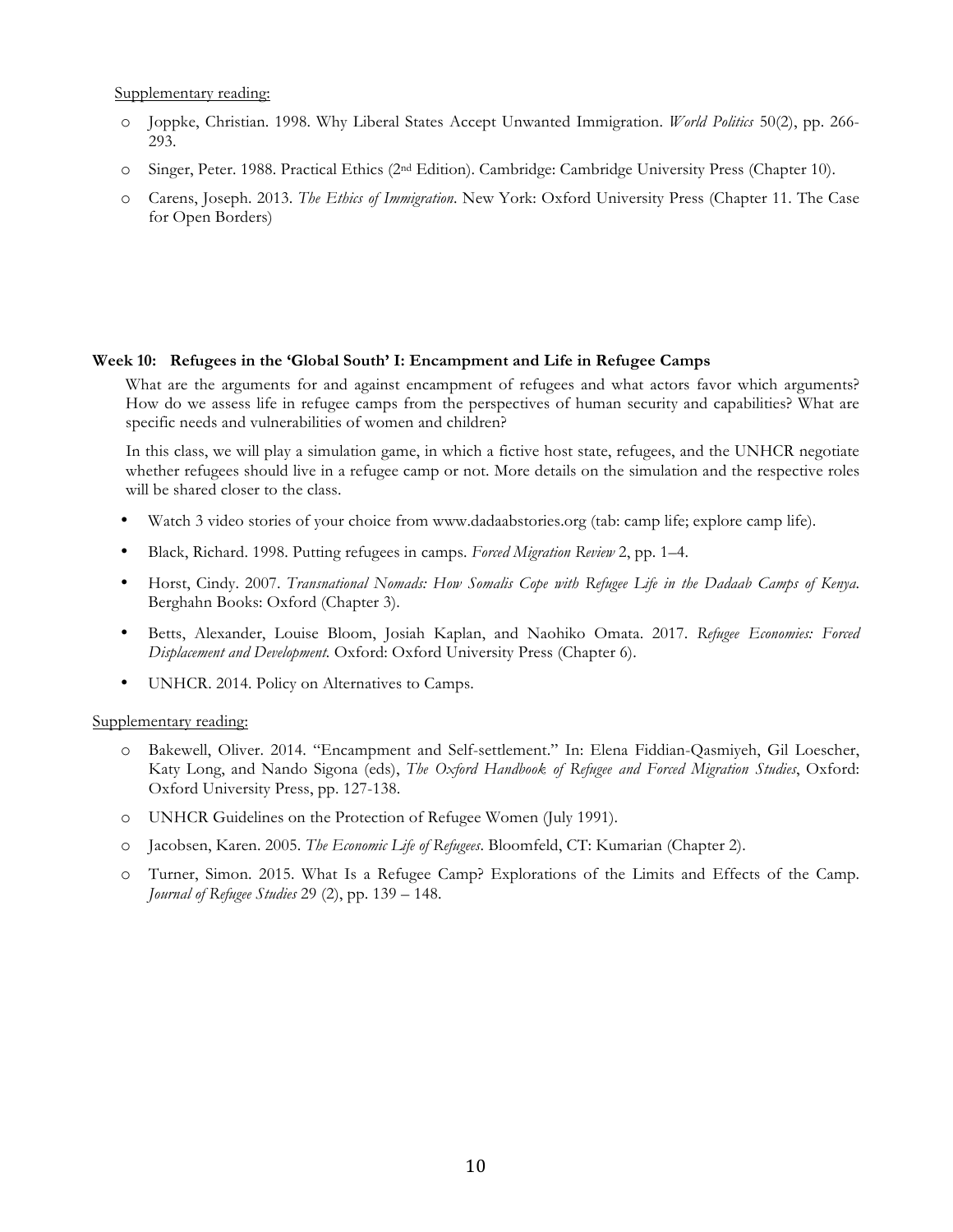#### **Week 11: Refugees in the 'Global South' II: Protracted Situations and Durable Solutions**

What are protracted situations and what are their root causes? What durable solutions are discussed and how do you assess these solutions from normative and practical perspectives?

- Fagen, Patricia. 2011. Refugees and IDPs after Conflict, Why They Do Not Go Home, Special Report, United States Institute of Peace.
- Milner, James. 2014. "Protracted Refugee Situations." In: Elena Fiddian-Qasmiyeh, Gil Loescher, Katy Long, and Nando Sigona (eds), *The Oxford Handbook of Refugee and Forced Migration Studies*, Oxford: Oxford University Press, pp. 151-162.
- Long, Katy. 2014. "Rethinking Durable Solutions." In: Elena Fiddian-Qasmiyeh, Gil Loescher, Katy Long, and Nando Sigona (eds), *The Oxford Handbook of Refugee and Forced Migration Studies,* Oxford: Oxford University Press, pp. 475-487.

Supplementary reading:

- o UNHCR. 2003. Framework for Durable Solutions for Refugees and Persons of Concern. Core Group on Durable Solutions. Geneva.
- o Jacobsen, Karen. 2001. The forgotten solution: local integration for refugees in developing countries. New issues in Refugee Research Working Paper no. 45, UNHCR, Geneva.
- o Crisp, Jeff. 2004. The Local Integration and Local Settlement of Refugees: A Conceptual and Historical Analysis. New Issues in Refugee Research, Working Paper No. 102.
- o Hovil, Lucy. 2007. Self-settled Refugees in Uganda: An Alternative Approach to Displacement? *Journal of Refugee Studies* 20(4), pp. 599-621.

#### **Week 12: The Syrian Refugee Crisis and Policy Responses in the Middle East and Europe**

What are the policy responses to the refugee crisis and their limitations in the neighboring countries (especially Jordan, Lebanon, and Turkey) and in Europe? Why is Europe struggling to cope with the refugee crisis? What does this mean for longer-term development and refugee governance in the region, the EU, and globally?

*[Given the current nature of this topic, the reading list may be updated closer to the date of the class.]*

- Stavropoulou, Maria. 2016. Refugee protection in Europe: time for a major overhaul? *Forced Migration Review* 51. (The short piece is in the file with all articles from FMR 51).
- Tinti, Peter and Tuesday Reitano. 2016. *Migrant, Refugee, Smuggler, Savior*. New York: Oxford University Press. (Chapter 9).
- Verme, Paolo; Gigliarano, Chiara; Wieser, Christina; Hedlund, Kerren; Petzoldt, Marc; Santacroce, Marco. 2016. The Welfare of Syrian Refugees: Evidence from Jordan and Lebanon. Washington, DC: World Bank (Overview AND pages 123-129 on policies).
- And please read the brief description of the EU's Dublin regulation: www.ecre.org/topics/areas-ofwork/protection-in-europe/10-dublinregulation.html.

- o Crawley, Heaven, Franck Duvell, Nando Sigona, Simon McMahon, Katharine Jones. 2016. Unpacking a rapidly changing scenario: migration flows, routes and trajectories across the Mediterranean. Unravelling the Mediterranean Migration Crisis (MEDMIG) Research Brief No.1.
- o Greenhill, Kelly M. 2016. Open Arms Behind Barred Doors: Fear, Hypocrisy and Policy Schizophrenia in the European Migration Crisis. *European Law Journal* 22 (3), pp. 317–332.
- o Human Rights Watch. 2015. Europe's Refugee Crisis: An Agenda for Action.
- o Browse the short articles in the Forced Migration Review 51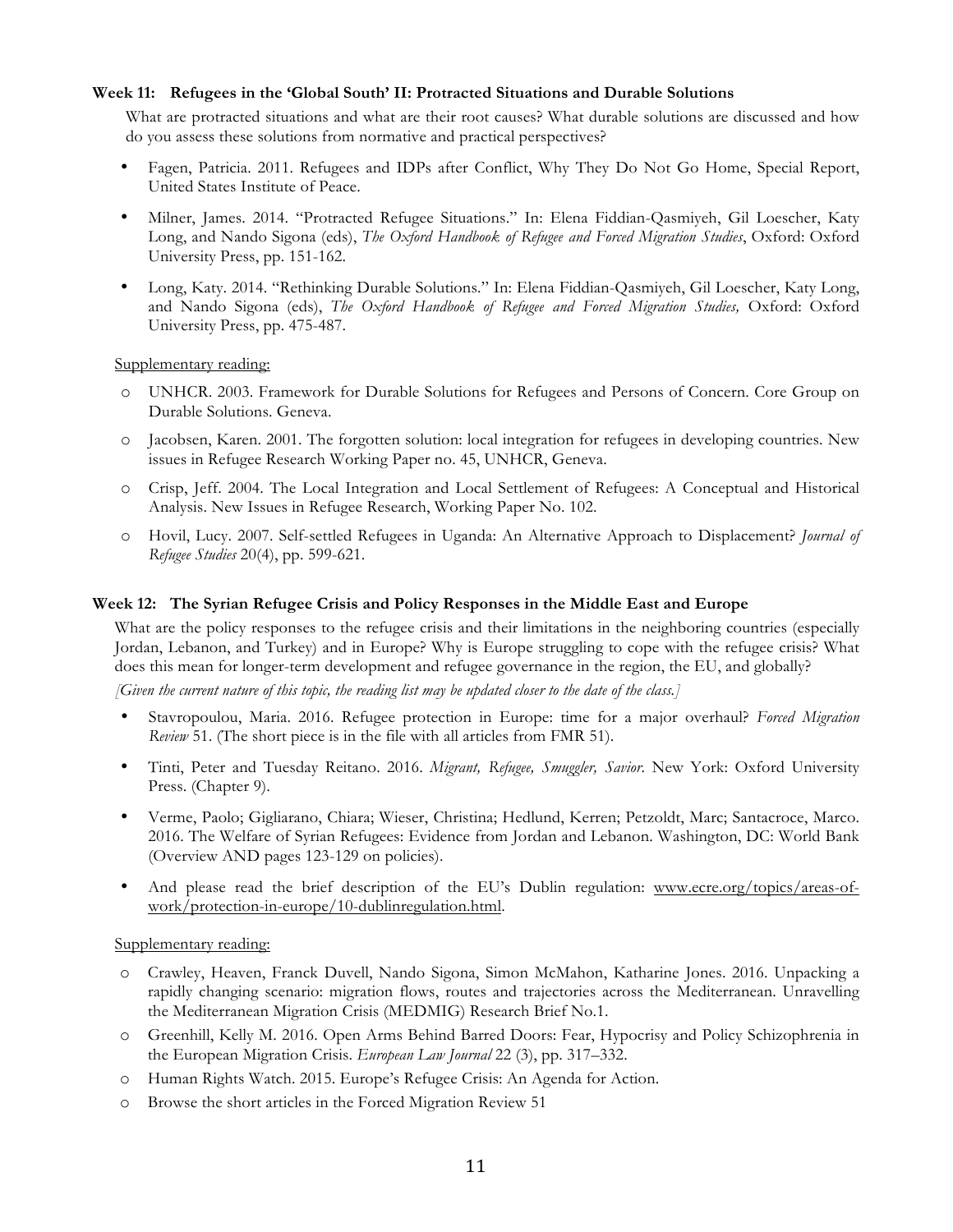o For information on the regional response in Lebanon and Jordan, you can browse the following website (on the left, there is a bar with links to reports, data and statistics, situational updates, plans, etc.): http://data.unhcr.org/syrianrefugees/

#### **Week 13: Group Presentations on Research Projects**

In this session, we will have presentations and discussions of the group research projects, highlighting the key findings, limitations, and challenges during the processes and the relevance of the results. A *panel of experts* will provide you with critical inputs and feedback for the group research papers.

In preparation of the discussion, all groups have to submit a one-page summary of the preliminary draft paper by December 5 (23.59pm). Please also read the other groups' one-pagers so as to provide them with comments and questions.

#### **Week 14: The Future of Forced Migration and Mobility**

The last session discusses the emerging Global Compact for Refugees and the proposed Comprehensive Refugee Response Framework. What is it? What is missing? Why do you think that is?

The session also ties the various aspects of Forced Migration and Mobility discussed during the semester together. Please review your notes from the classes throughout the semester. What concepts, interlinkages, normative approaches or facts stand out for you? Thus, what are your "take-away" points from the semester?

*[Given the current nature of this topic, the reading list may be updated closer to the date of the class.]*

- UN. 2016. Global Compact and Comprehensive Refugee Response Framework.
- United Nations General Assembly. 2016. New York Declaration for Refugees and Migrants. *(This was already part of Week 1's readings. But please re-read it now.)*
- UNHCR. 2017. Towards a global compact on refugees: a proposed roadmap. A non-paper, Geneva: UNHCR.
- Action Committee. 2016. 1st Consolidated civil society feedback on the zero-draft of the outcome document and the Global Compact on responsibility-sharing for refugees.
- Betts, Alexander and Paul Collier. 2017. *Refuge. Rethinking Refugee Policy in a Changing World*. New York: Oxford University Press (Chapter 8).
- Special Representative of the UN Secretary-General on Migration. 2017. *Integrated and coordinated implementation of and follow-up to outcomes of the major United Nations conferences and summits in the economic, social and related fields* (A/71/728).

#### Supplementary reading:

o Suhrke, Astri. 2017. New refugee compact will struggle to live up to lofty rhetoric, available at www.lowyinstitute.org/the-interpreter/new-refugee-compact-will-struggle-live-lofty-rhetoric